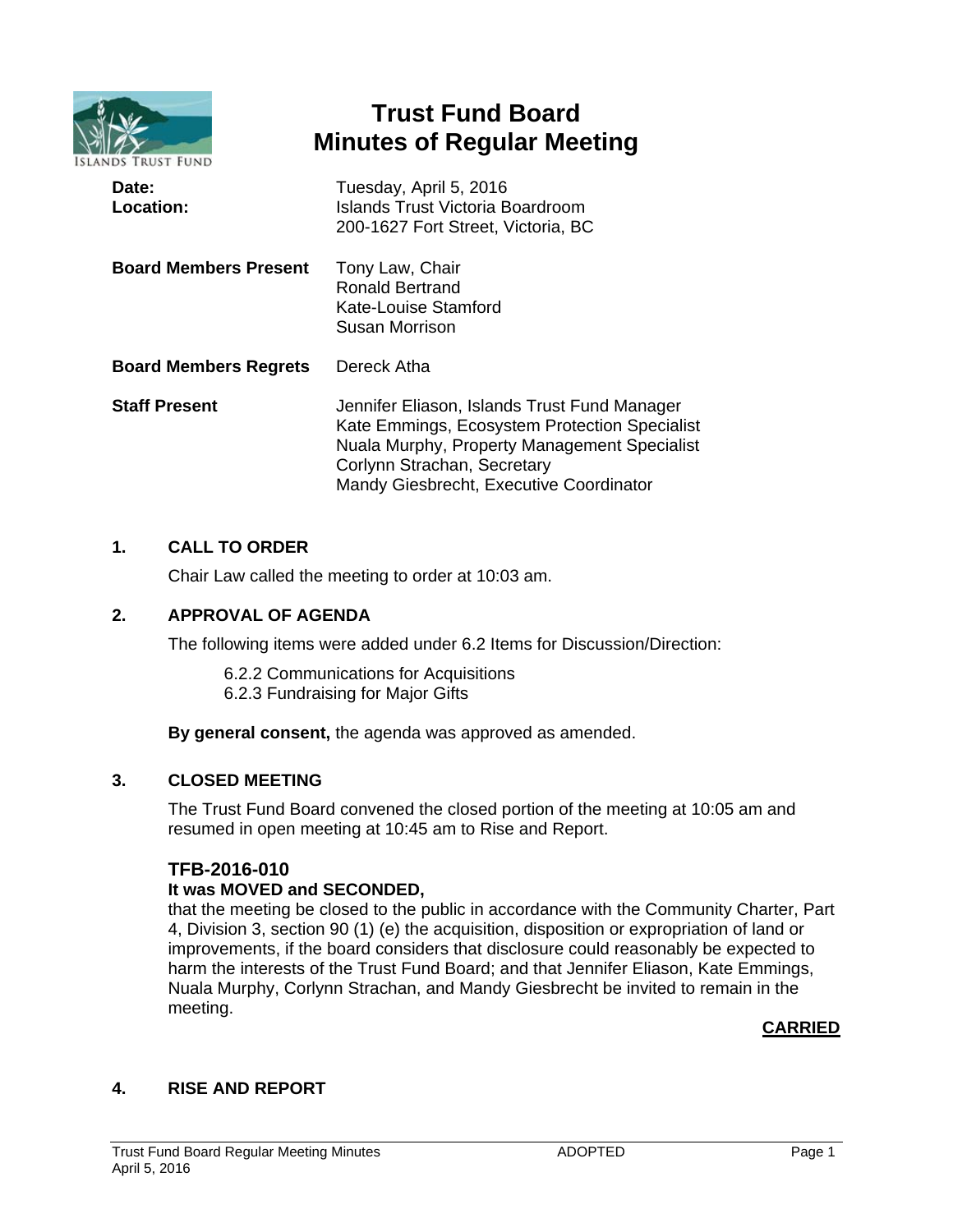The Trust Fund Board reported on the following items:

The Trust Fund Board approved an Opportunity Fund grant of \$3,250 to the Lasqueti Island Nature Conservancy to be used for a property appraisal associated with a proposed acquisition.

### **5. MINUTES/COORDINATION**

### **5.1 Minutes of Meetings/Resolutions without Meetings**

### 5.1.1 Approval of February 22, 2016 Regular Meeting Minutes

**By general consent,** the minutes were adopted, as amended.

### **5.2 Follow-up Action List**

The Trust Fund Board reviewed the Follow-up Action List for information.

### **6. BUSINESS**

### **6.1 Items for Approval**

### 6.1.1 NAPTEP Proposal – Link Island

The Ecosystem Protection Specialist (EPS) highlighted that staff have been in contact with the applicant for eight years, since NAPTEP expanded to include the Regional District of Nanaimo. The EPS also noted the important ecological features of the island, as well as potential trespass and deer management issues.

# **TFB-2016-011**

# **It was MOVED and SECONDED,**

that the Trust Fund Board approve Elizabeth Working Swift's proposal to covenant approximately 20 ha of the land described as "Section 25, Nanaimo District (Part of DeCourcy Group of Islands), Parcel Identifier 009-772-138" through the Natural Area Protection Tax Exemption Program (NAPTEP).

# **CARRIED**

# 6.1.2 Support For "Fund For Nature's Future"

The ITF Manager briefed Board members on the Environmental Law Centre report and highlighted the "Pops for Parks" initiative. Board members discussed the report and addition of this item to the Trust Fund Board – Executive Committee liaison meeting agenda scheduled for the afternoon.

### **TFB-2016-012 It was MOVED and SECONDED,**

that the Trust Fund Board show support for increased provincial funding for the acquisition of natural lands by signing onto the "Fund for Nature's Future" proposal.

# **CARRIED**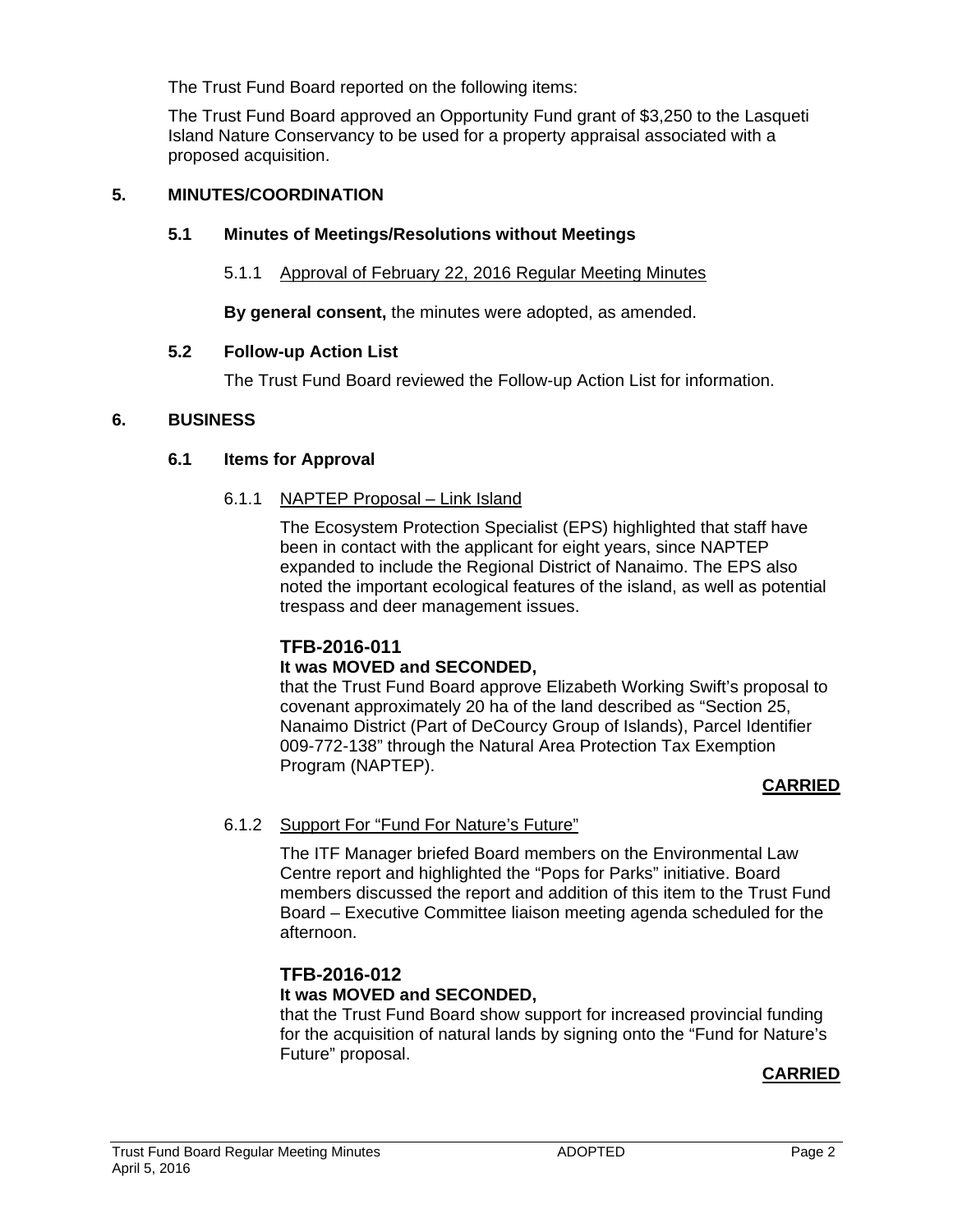# **TFB-2016-013 It was MOVED and SECONDED,**

that the Trust Fund Board share information about the "Fund for Nature's Future" and the AVICC resolution proposed by the District of Highlands regarding "Pops for Parks" with the Executive Committee.

### **CARRIED**

### 6.1.3 Voting Authorization for the Land Trust Alliance of BC

The ITF Manager advised Board members that since she became a LTABC Board member in 2015, it is preferable to have a Board volunteer to fulfill the voting representative role required by LTABC to be eligible for funding from the BC Gaming Commission. Member Stamford volunteered.

# **TFB-2016-014**

# **It was MOVED and SECONDED,**

that the Trust Fund Board appoint Kate-Louise Stamford for a two year term as the voting representative of the Trust Fund Board at the Annual General Meeting of the Land Trust Alliance of BC, and appoint Kate Emmings and Tony Law as alternates.

### **CARRIED**

# **6.2 Items for Discussion/Direction**

# 6.2.1 Review Agenda for TFB/EC Liaison Meeting

Board members reviewed the agenda and noted the need to discuss the follow up items from the May 12, 2015 meeting.

# 6.2.2 Communications for Acquisitions

Board member discussed the current partner acquisition project and suggested the use of disclaimers on photos in communications materials.

# 6.2.3 Fundraising for Major Gifts

Member Stamford asked about ITF work to date on major gifts. Board members discussed the use of a fundraising consultant and possible training for TFB board members. Board members requested a summary of work and reports to date on this subject be provided at a future meeting, once the new ITF Communications Specialist is in place.

# **6.3 Correspondence**

### 6.3.1 Letter from PICA re: Port Browning Marina Resort, N. Pender - ITF Inventory Map

The Trust Fund Board received the letter for information. The Ecosystem Protection Specialist will follow up with Justine Stark, Island Planner, regarding providing a report and inventory map.

# **6.4 Updates for Information**

# 6.4.1 Public Acquisitions Update